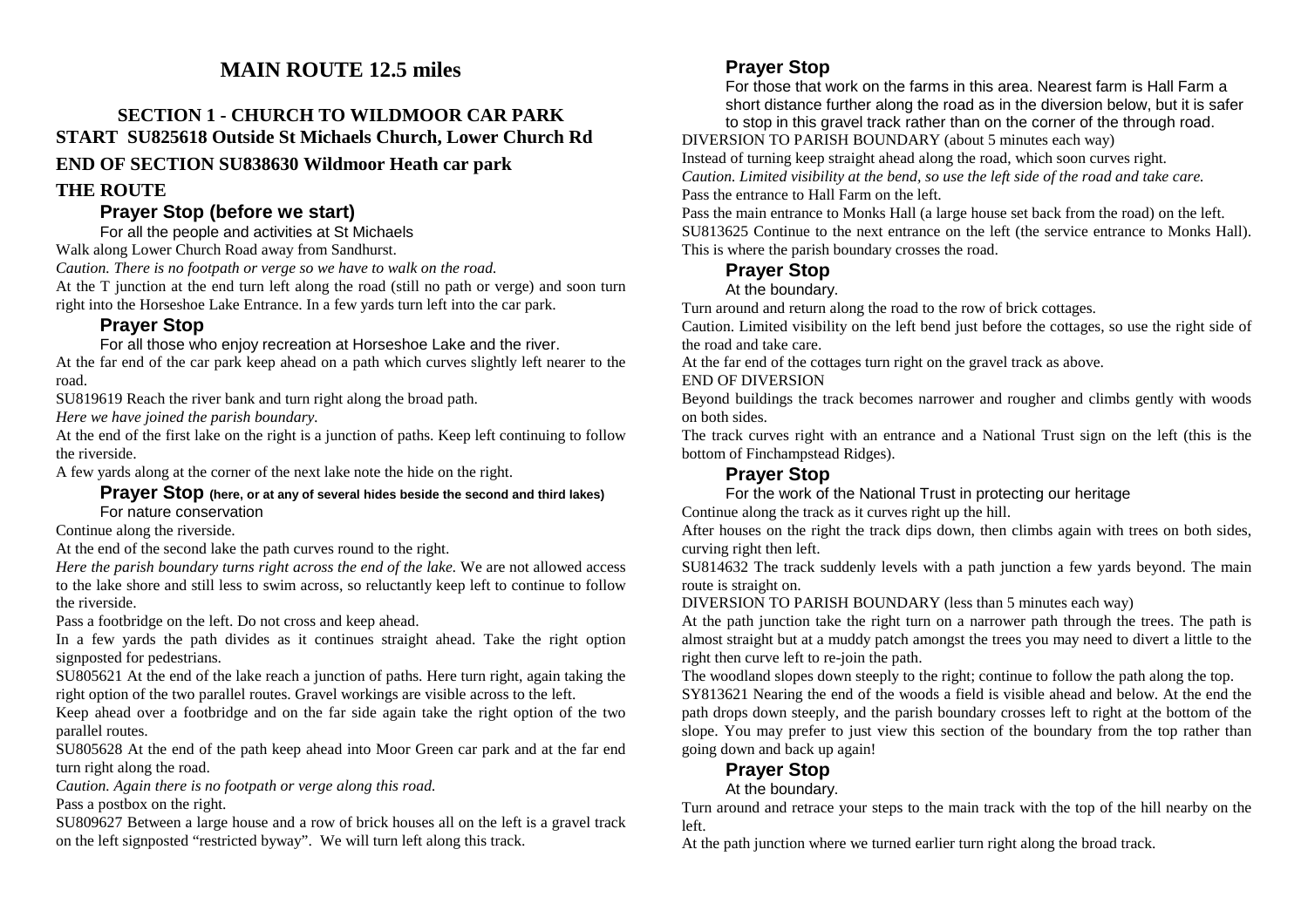#### END OF DIVERSION

Keep ahead on the track ignoring side turns.

SU814635At the end of the track reach Wellingtonia Avenue.

Cross the road with care and turn right along the tarmac path on the far side.

#### **Prayer Stop**

 The avenue of Sequoia trees was planted in honour of the Duke of Wellington (of course!)

At the roundabout keep straight ahead crossing the road with care.

*Here we join the parish boundary* 

SU823637At Crowthorne Station follow the road over the bridge then cross with care and turn right into St Francis Close. Head for the houses/flats straight ahead rather than the station building.

### **Prayer Stop**

For those that travel by train.

 The railway line was built in the early 1850's especially to serve Wellington College and Broadmoor.

 Continue down the road. Where vehicles are blocked by a gate use the pedestrian gate beside it.

At the end of the road go slightly left then ahead into a narrow path, and follow that path as it curves right behind the buildings then left to follow a broad well used path alongside the railway line.

Initially industrial units are on the left, then the green boundary fence of Wellington College.

 With an embankment ahead (and disused railway bridge visible ahead and to the right) follow the path as it curves left towards the College.

At the college gates ahead turn right on a signposted footpath.

*Here we leave the parish boundary* 

 SU826629 Soon on the right is a plaque and row of trees planted in 2003 to commemorate the 150th anniversary of the foundation of Wellington College.

### **Prayer Stop**

 For Wellington College. Face the plaque and the trees to pray for the origins and history, then turn around and look across the corner of the playing field where you will probably see some of the college buildings to pray for the present day students teachers and governors.

 At the end of the line of commemorative trees we are close to the railway. Looking across the railway, Ambarrow Hill is slightly to the right, and the trees at Ambarrow Court further away to the left.

### **Prayer Stop (Maybe)**

 For the role of Ambarrow Court in the aircraft technology of WW2 Continue on the path beside the railway as it drops down beside the railway embankment.

 SU828625 Approaching houses ahead curve slightly left on the path to take a narrow path between houses to reach Cheviot Rd.

OPTION TO LEAVE THE ROUTE HERE

To end the walk, turn right in Cheviot Rd and follow the road as it curves left. Turn right along Church Rd. Follow that road to the end and turn left along the path beside the main road to return to the church.

#### END OF OPTION

Turn left along Cheviot Rd.

 At the junction follow Cheviot Rd round to the right, then turn left into Grampian Rd. Soon reach the entrance to New Scotland Hill School on the left

#### **Prayer Stop**

#### For the school.

Beyond the school entrance keep slightly right then turn right into Allendale Close.

 Walk along the left side of Allendale Close and at the end use the path straight ahead to reach Sandy Lane (at this point a rough track).

Turn left along Sandy Lane.

 After a gentle climb the lane turns sharp right. Here keep straight ahead on a broad path into the woods.

At a gentle slope up, the path divides. The left option is slightly better surface but both are almost straight ahead and they join up a little later. Just before the divide the trees are open to the right and we catch a glimpse of Eagle House School.

# **Prayer Stop**

Eagle House School.

Keep straight ahead across a gap in the trees, with electricity pylons overhead.

 SU837631 In the trees beyond the gap the path rises to reach a bend in Sandhurst Rd, Crowthorne. Cross the road with care, and go ahead into the broad straight track into the trees on the far side.

*Here we have joined the north boundary of the parish* 

*To omit the visit to the car park continue ahead along the broad track.* 

 About 100 yards after leaving the road look for the corner of a school playing field on the left. A metal gate is in the trees on the left. Opposite this gate turn right on a narrower footpath through the trees. Soon the path slopes down and reaches the corner of the Wildmoor Heath car park.

## **END OF WALK SECTION**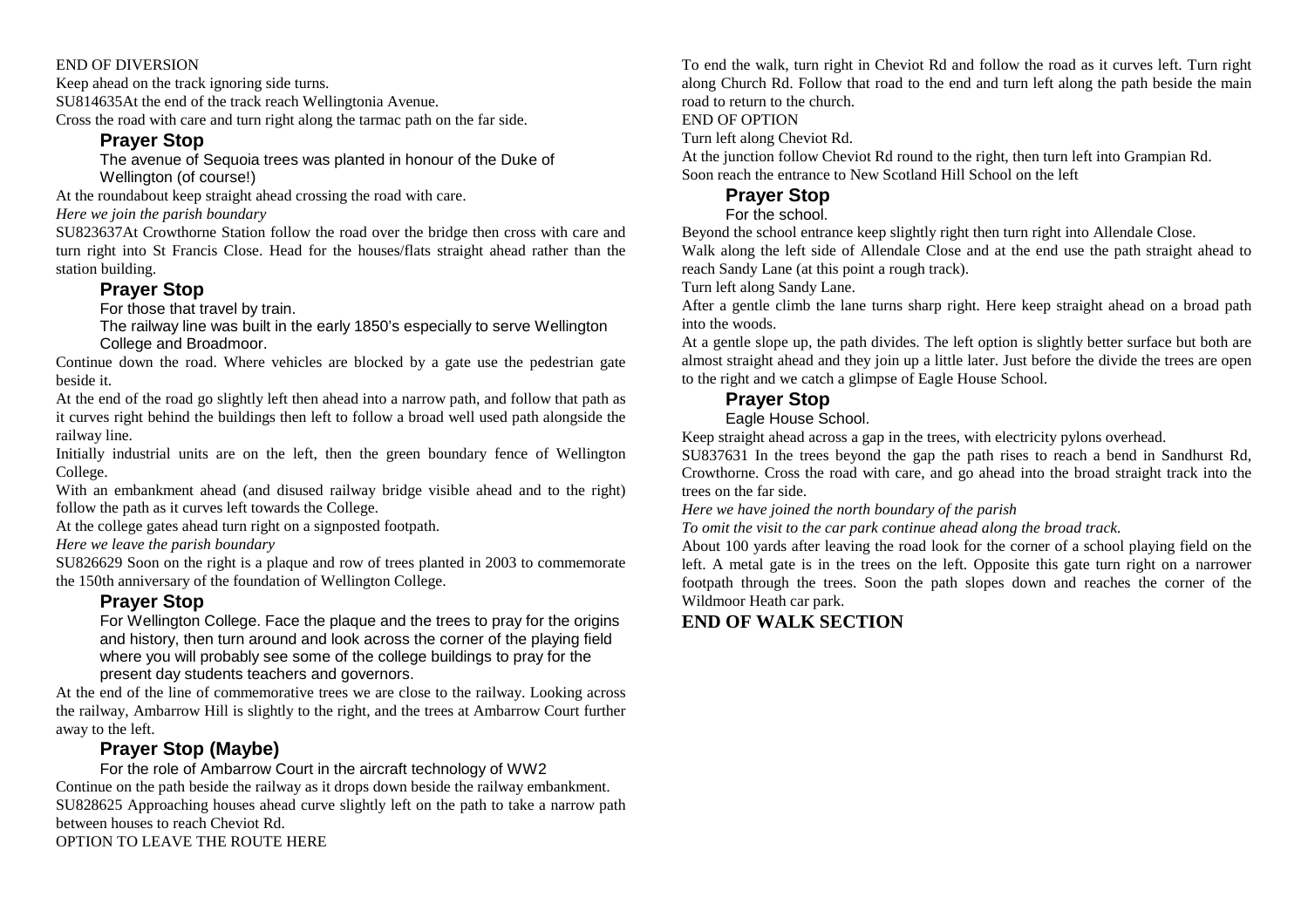# **SECTION 2 - WILDMOOR CAR PARK TO COMMUNITY HALL**

### **START OF SECTION SU838630 Wildmoor Heath car park**

### **END OF SECTION SU842613 Car park at Sandhurst Community Hall THE ROUTE**

## **Prayer Stop (before we start)**

 For all those who use Wildmoor Heath for recreation and for those that maintain it.

For the neighbouring community and parish of Crowthorne

 Turn with your back to the main road and go to the far left corner of the car park. Ignore the path going ahead up the hill parallel to the pylons; instead turn left into the trees.

 Soon reach a fork in the path. Take the right fork - actually almost straight ahead - and keep almost straight on until we are close to a school playing field visible ahead through the far edge of the trees. Here turn right along the broad straight track as in the previous section of the route.

At a junction of paths go through the gate and continue straight ahead.

 *Note. Cattle sometimes graze in this area. They are generally friendly but try to avoid disturbing them!* 

 Follow the path over a hump with a seat nearby on the right. Just beyond the hump, houses of Owlsmoor are visible half right.

### **Prayer Stop**

For the community and parish of Owlsmoor

Beyond the hump the path drops down to a junction of paths.

SU846630 Here turn left along the path.

 *Note: If you are walking this section at the same time as the Wildmoor Heath party this is the decision point where the two groups split!* 

*Note: We return to this point later.* 

The first few yards of this path may be muddy but it soon becomes a good surface.

 SU846632 Almost at the end of the heath pass through a gate, and in a few yards turn right over a sleeper bridge on another path through trees.

 Later houses are nearby on the left. Keep straight ahead over a curious metal stile with one step.

Just beyond this stile there is a glimpse of Broadmoor across to the left.

SU850632 Drop down through trees to a junction with a tarmac path.

*We will be going down the tarmac path on our right, but first we go ahead for a prayer stop with a better view of Broadmoor.* 

Follow the path straight ahead, crossing an awkward metal stile after a few yards. Just after the stile is a field on the left. About half way along that field the view opens out and you can see both the old hospital (with security wall in front) and the new hospital under construction. The exact point to stop is not important.

## **Prayer Stop**

 For patients and staff at Broadmoor and for all that struggle with mental health issues.

SU853631 Preferably continue ahead along the path to a point where the path turns sharp left. This is as far as we can go on this section of the boundary.

*The boundary continues ahead across a field to which we have no access and from there to the RMA training area!* 

# **Prayer Stop**

At the corner of the boundary.

 Turn around and return to the junction with the tarmac path just beyond the stile. SU850632 Turn left through the gate and continue along the tarmac path/

*Here we leave the parish boundary.* 

 SU850629 Follow the tarmac path up a slope and through a barrier into the end of a wider tarmac lane.

### **Prayer Stop**

 Utilities: electricity line above us; gas control station and mobile phone mast on left. Also our water supply (including the pipeline under construction in Swinley Forest) even though nothing is visible for this.

Owlsmoor visible ahead (if we have not already prayed for it).

 After a few yards the tarmac road curves gently left. About half way round this curve, turn right on a clear path up a short slope and follow path ahead with Wildmoor Heath information board on the right.

Follow the path downhill, and pass through a gate.

*Note: We are back in the area where cattle sometimes graze.* 

SU846630 Reach the crossroads of paths where we turned earlier in the route.

Here turn left through a gate.

Follow the path onto a boardwalk.

 *Caution. Where boardwalks are mentioned take care to stay on them, as the area beside them can be very wet!* 

The boardwalk curves right then left and the path then leaves it into a narrow line of trees ahead. Follow another section of boardwalk.

At a third section of boardwalk follow the boardwalk through a gate ahead, and soon after go through another gate, still on the boardwalk.

 Beyond the end of the boardwalk keep straight ahead in the woods through two gates fairly close together.

After a third gate keep straight ahead into a residential road (Thibet Rd).

SU840617 At the far end of Thibet Rd turn left along the road (Wellington Rd)

Keep ahead along Wellington Rd, passing Park Rd on the right.

 SU842616 At Brookside (road) on the right, the St Mary's Site is on our left. *Caution: Bend in Wellington Rd restricts visibility*.

## **Prayer Stop**

For St Marys

Turn into Brookside

In Brookside keep straight on through a barrier towards the end of the road.

 At the end of the road turn left and in a few yards use the pedestrian crossing to cross to the Community Centre car park.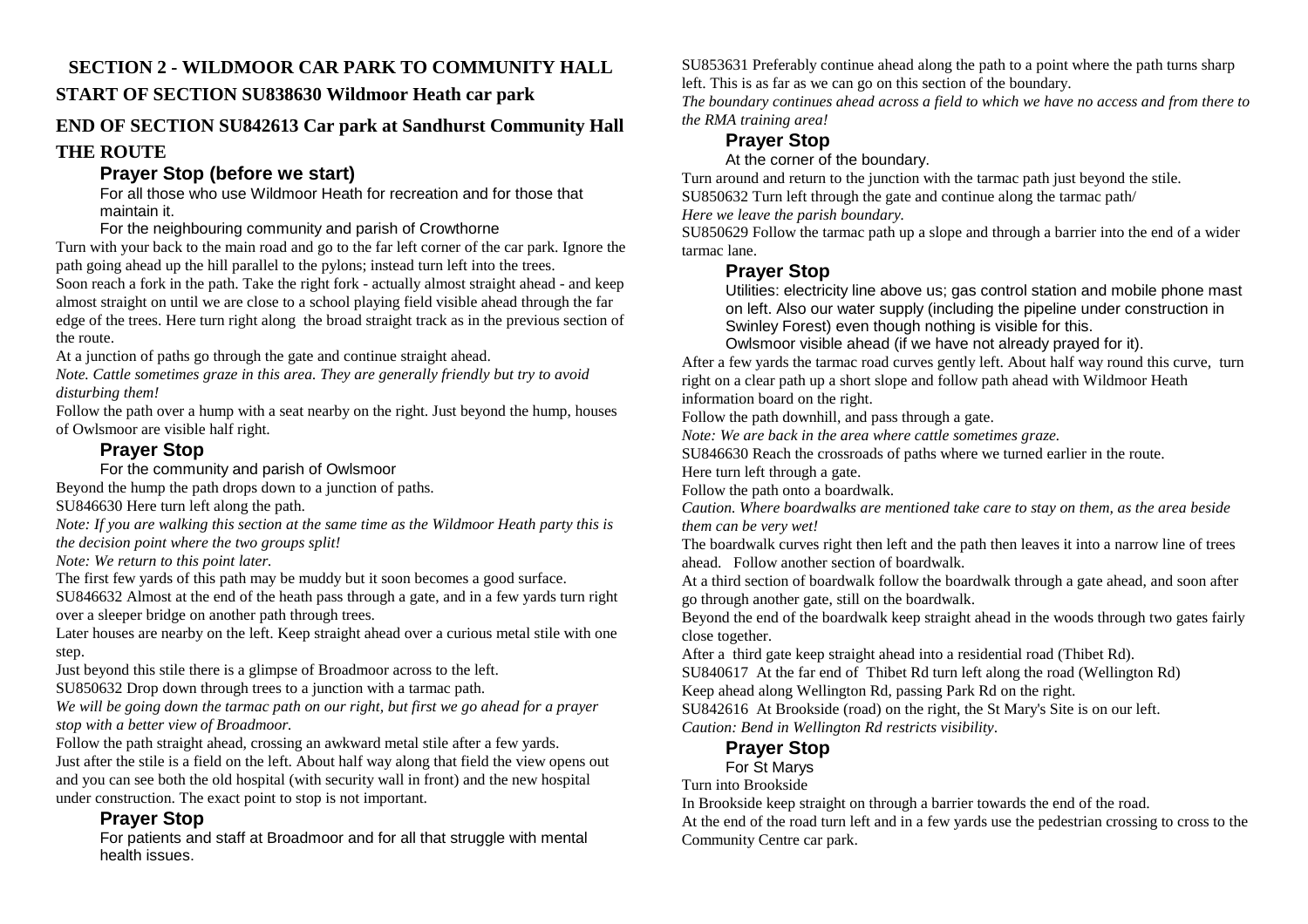### **END OF WALK SECTION**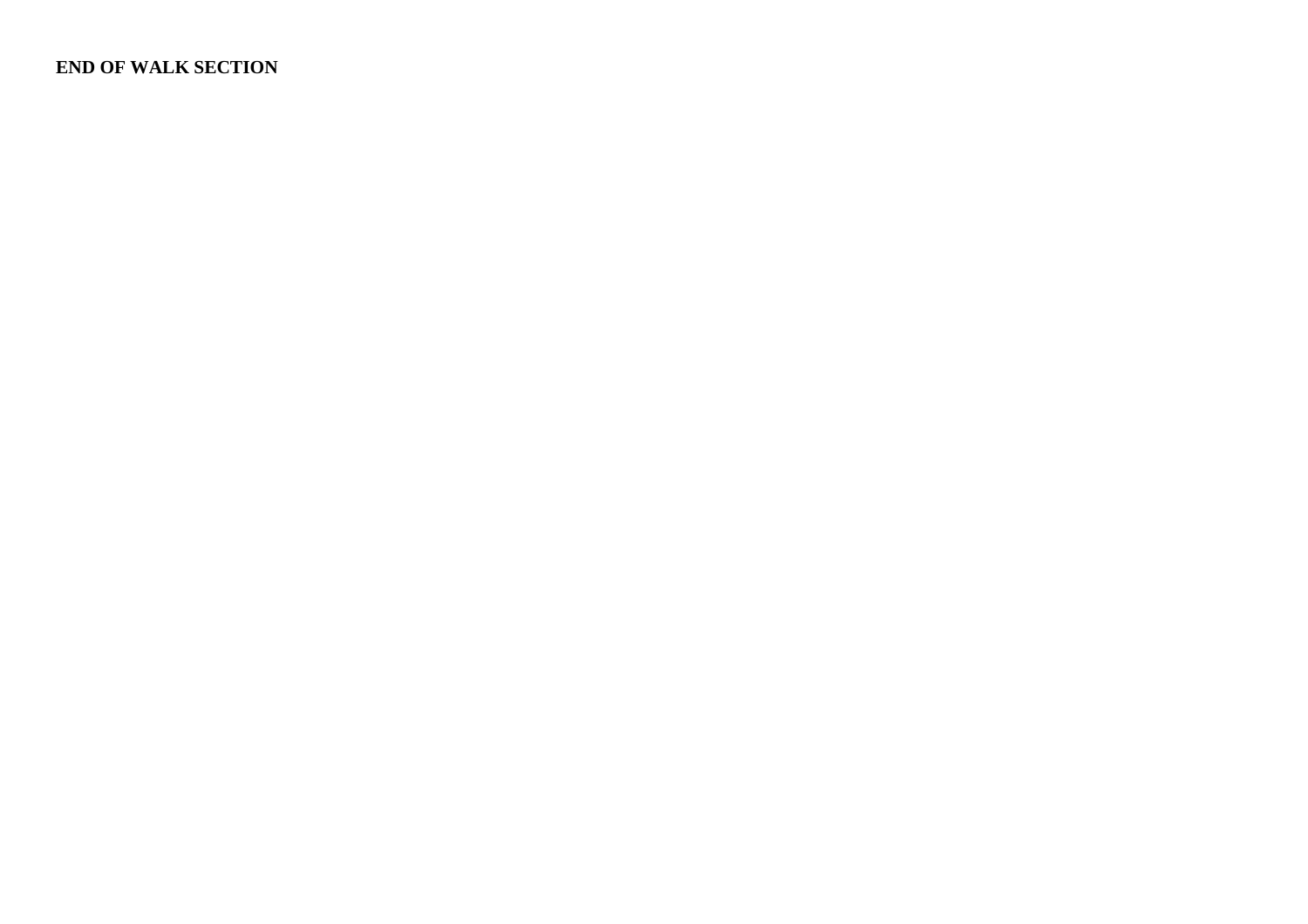### **SECTION 3 - COMMUNITY HALL TO CHURCH**

### **START OF SECTION SU842613 Car park Sandhurst Community Hall**

### **END SU825618 Outside St Michaels Church, Lower Church Rd THE ROUTE**

## **Prayer Stop (before we start)**

For the local groups that use the Community Hall .

For our council and councillors

For the sport groups that use the memorial park

For children and youth that use the play facilities and the skate park

For the local police (note police point at house to left of hall)

 For those commemorated at the war memorial (face the hall then turn left to see the memorial)

 For users of the Day Centre and staff and volunteers that work there. (end of Day Centre behind war memorial)

 From the car park go to the right end of the Community Hall. Take the tarmac path that runs alongside the end of the hall with Cricket Club building ahead.

 Follow the tarmac path alongside the cricket building. At the end of the building turn left over one footbridge then turn right to walk along a grass strip with a stream on each side. Follow the grass strip as it curves half left and along an avenue of trees with a sports pitch on either side.

At the far end (almost at the Yorktown Rd and near the car park under construction) turn right along the edge of the field.

 In the corner turn left to reach the tarmac path beside the road, and turn right along that path.

 SU846613 In a few yards reach the Rackstraws traffic light junction. Go straight ahead continuing along Yorktown Rd. towards College Town

*Caution. At this junction, must use the light controlled pedestrian crossings to cross the turning lane and the main lanes of Marshall Rd on the right.* 

 SU850610 Follow Yorktown Rd to the junction with Branksome Hill Rd (on the left) with charity shop on the corner.

# **Prayer Stop**

For the work of the HospiceCare charity

 Continue along Yorktown Rd to the junction with College Rd on the left. A few yards before this junction there is a funeral directors on the left

# **Prayer Stop**

 For those who are bereaved and those who care for the bereaved. Continue along the right side of Yorktown Rd passing the line of shops (including Waitrose) on the right.

SU853607 On the corner pause opposite the rear entrance to the Military Academy

# **Prayer Stop**

For those who live and work at RMA

### For our armed forces in general

Continue to follow the footpath along the right side of Yorktown Rd

 SU853605 At the roundabout outside M&S cross the road on the right and enter the car park.

*Caution. This entrance is not designed for pedestrians, so take care to look out for cars entering or leaving the car park.* 

 Cross the car park heading for the covered walkway that leads to the corner of the M&S store.

Follow this walkway and continue ahead along the front of M&S to reach the Tesco entrance

# **Prayer Stop**

For all who work in retail

Continue along the front of Tesco.

At the far end of Tesco turn half right across the car park towards the large roundabout. Head for a point just to the right of a large gantry sign on the roundabout.

 With care, use the zebra crossing to cross the car park perimeter road and then go up the steps to the footpath beside the roundabout.

Turn right along the footpath and in a few yards use the pedestrian crossing to cross the first carriageway of theA321.

Use the pedestrian crossing to cross the second carriageway of the A321 and turn left along the footpath on the far side.

Follow the tarmac footpath as it curves right beside the access road.

 SU854499 Where the road curves left keep straight ahead then turn right into the riverside path.

*Here we join the parish boundary.* 

Initially there are backs of office buildings on the left on the opposite side of the river.

# **Prayer Stop**

For all those who work in the offices here.

For those who travel by train and those who work on the railways.

 Just beyond the last office building turn left over a footbridge, and on the far side turn right to continue following the riverside.

 SU847606 Reach a junction of paths with a footbridge on the right. Ignore the footbridge and keep straight ahead with the river on the right.

SU843607 The next field becomes narrow at the end. Here pass through a barrier and immediately turn right over a footbridge. On the far side of the bridge turn left on a footpath towards the railway footbridge.

 In a few yards keep ahead up the ramp of the railway footbridge. Cross the railway and the river.

On the far side keep ahead following a path along the river bank.

 SU835609 At the end of the path emerge at a tarmac road. Turn right to follow the footpath beside the road.

*Here we have left the parish boundary.* 

Continue past Vulcan Way on the left